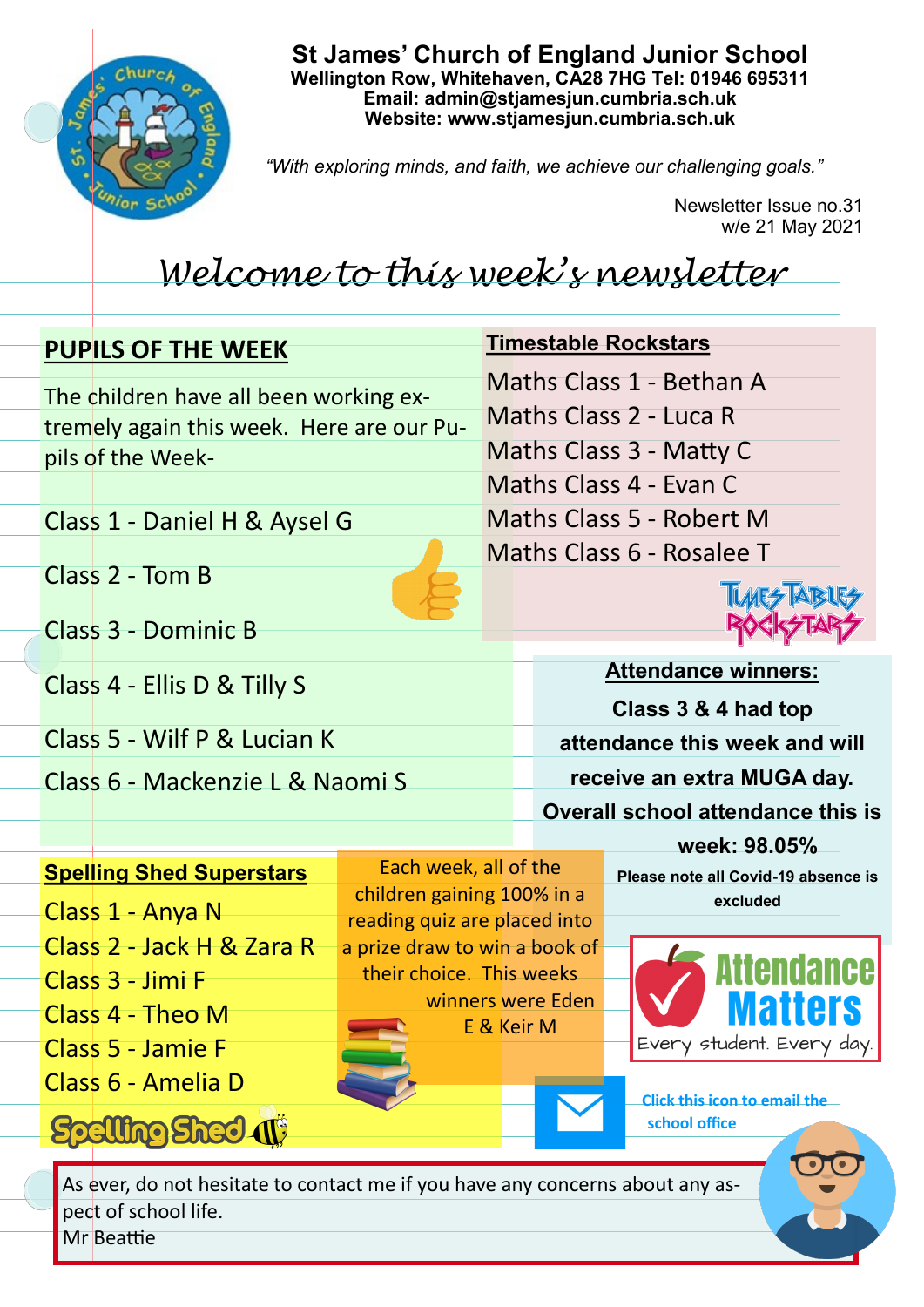Many things to celebrate this week, our Zumba, Football, Cookery, Adventure club and Mr C's outdoor sports clubs are going from strength to strength. It's great to see children enjoying these extra-curricular activities and we are delighted to confirm our date for this year's Sports Day as 1st July which will be held again at the 3-g pitch at Whitehaven Amateurs. We have fingers crossed that the weather will be bright and we can invite parents along to join in the fun. We are also looking forward next week to our lower bubble visiting The Beacon Museum for our first school trip for over 12 months. I'm sure the children will be able to shine with their knowledge of Vikings and get lots from the visit.

In what would have been SATS week, my mind turns to our Year 6 students. Staff and students have worked extremely hard since returning and we have been busy sharing information with respective secondary schools. I have spoken to them about maintaining such high standards which will be shared in face to face meetings with Mr King and Heads of Year 7. To continue a St James

tradition, we would like to cater a 'SATS breakfast' for them next week. We do need dry weather so they can eat them outside, so will check weather forecast at the weekend. It is likely that Wednesday or Thursday we can have the Year 6 on site from 8.15 to enjoy a sausage or vegi-sausage sandwich along with a glass of juice and play about on the back field. We will ask a donation of £1 to help cover the food costs.

**School Money—**Mrs Maiden has recently sent out a letter advising that after half term we will be changing to School-Money which is an all in one platform and app for school payments and will include pre booking and paying for both school dinners and EBASC, as well as paying for trips. A welcome message from SchoolMoney will be sent out next week and then parents should be able to start logging in and using the system. This type of change over always takes a bit of time to iron out the kinks, so please bear with us and we will get any issues resolved as quickly as we can. In the interim period, if anyone is struggling, all children will be able to order lunches in registration and EBASC can always be booked over the telephone in an emergency, so no one will be left without access to these provisions.

**Breakfast & After School Club –** We are proud that we have been able to continue offer Breakfast & After School Club provision for our families as we have ducked and dived between lockdowns. Since returning, numbers have been consistently lower than the uptake that we had pre-covid. This is clearly down to changes in peoples working arrangements. We are very keen to continue to offer this much-needed EBASC resources and wanted to share details in how you can support us to do so.

- 1. To enable adequate staffing levels we ask that all parents book, whenever possible, **at least 24 hrs in advance**
- 2. Parents are able to book through mobile 07563 785331 (through SchoolMoney after half term)
- 3. Parents can also book using email admin@stjamesjun.cumbria.sch.uk
- 4. Parents agree not to drop off before 7:50am for breakfast or later than 5:15pm for after-school.

Thank you for your cooperation

**St James' Toddler Group –** I have met with Rev Jackson this week to discuss the possibility of starting the Toddler Group in St James' Community Hall. It is pleasing to hear that the Hall is now beginning to reopen and plans are to reopen this popular resource. Rev Jackson has the venue, the equipment and funding, all which is now needed are a team of willing volunteers to help run the group. If you feel that you, or others that you know could support the group by volunteering tour time then please get in touch with us for further details.

**Punctuality –** Over the next few weeks we are focussing on punctuality for school. Our attendance continues to be a real strength but we are concerned of a minority turning up late for lessons and having to order lunches. This is also having an impact for other students who are having their learning interrupting whilst staff deal with late comers.

If I can remind you we are still having our staggered starts. Lower bubbles learning begins at 8:40am and Upper bubble lessons begin at 8:50am.